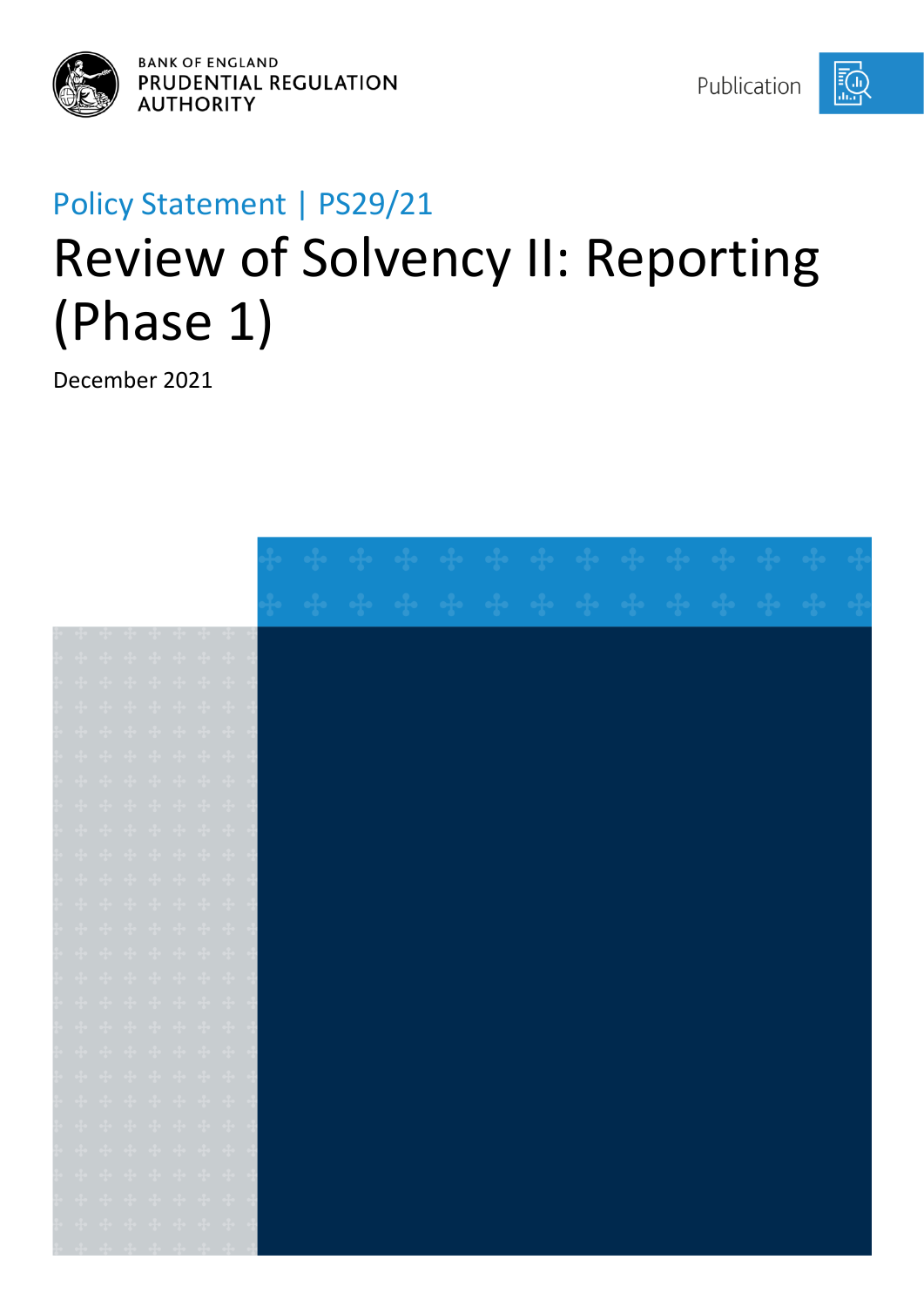

**BANK OF ENGLAND** PRUDENTIAL REGULATION **AUTHORITY** 

## Policy Statement | PS29/21 Review of Solvency II: Reporting (Phase 1)

December 2021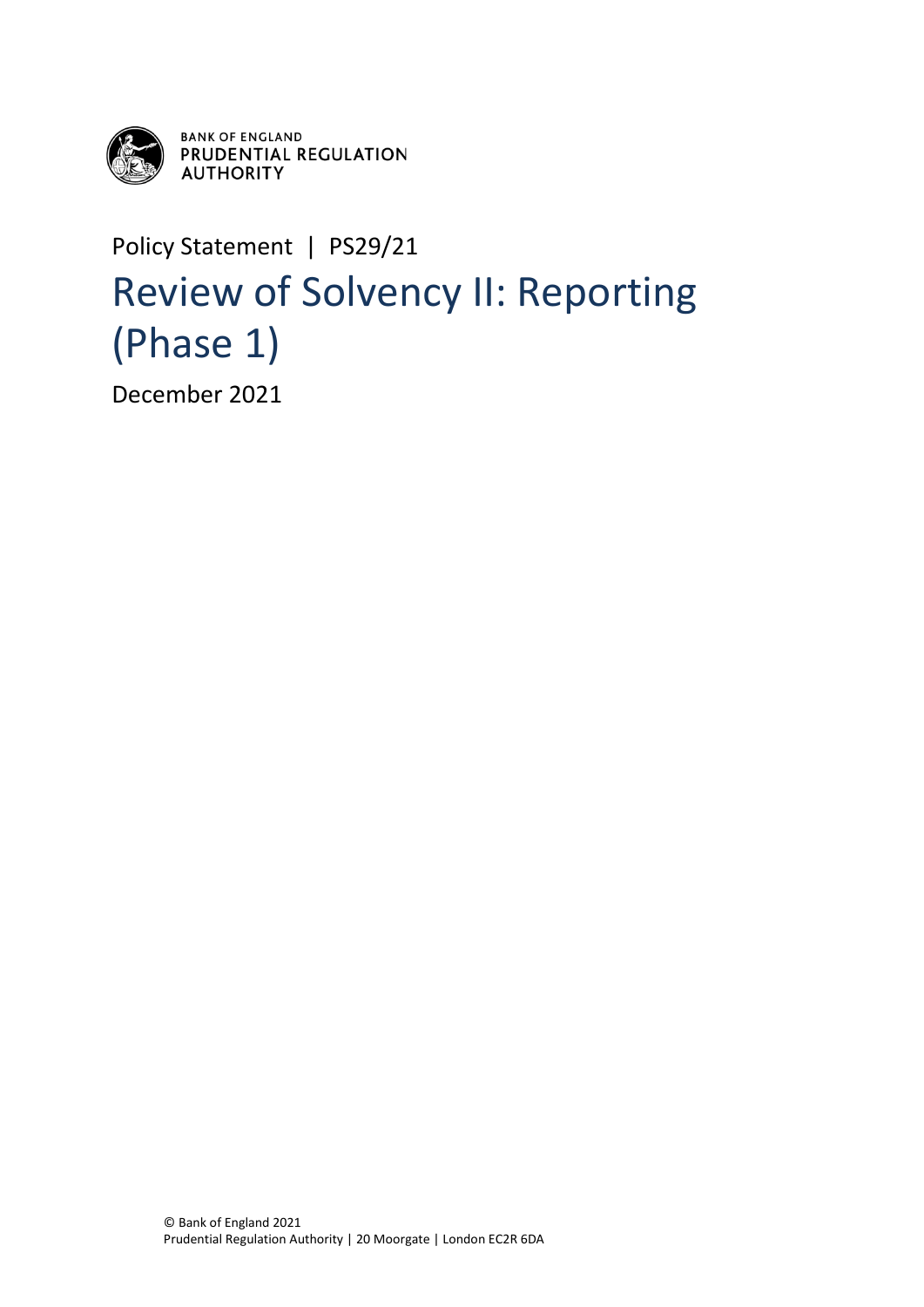### **Contents**

| $\mathbf{1}$   | <b>Overview</b>              |    |
|----------------|------------------------------|----|
| 2 <sup>1</sup> | <b>Feedback to responses</b> |    |
|                | <b>Appendices</b>            | 10 |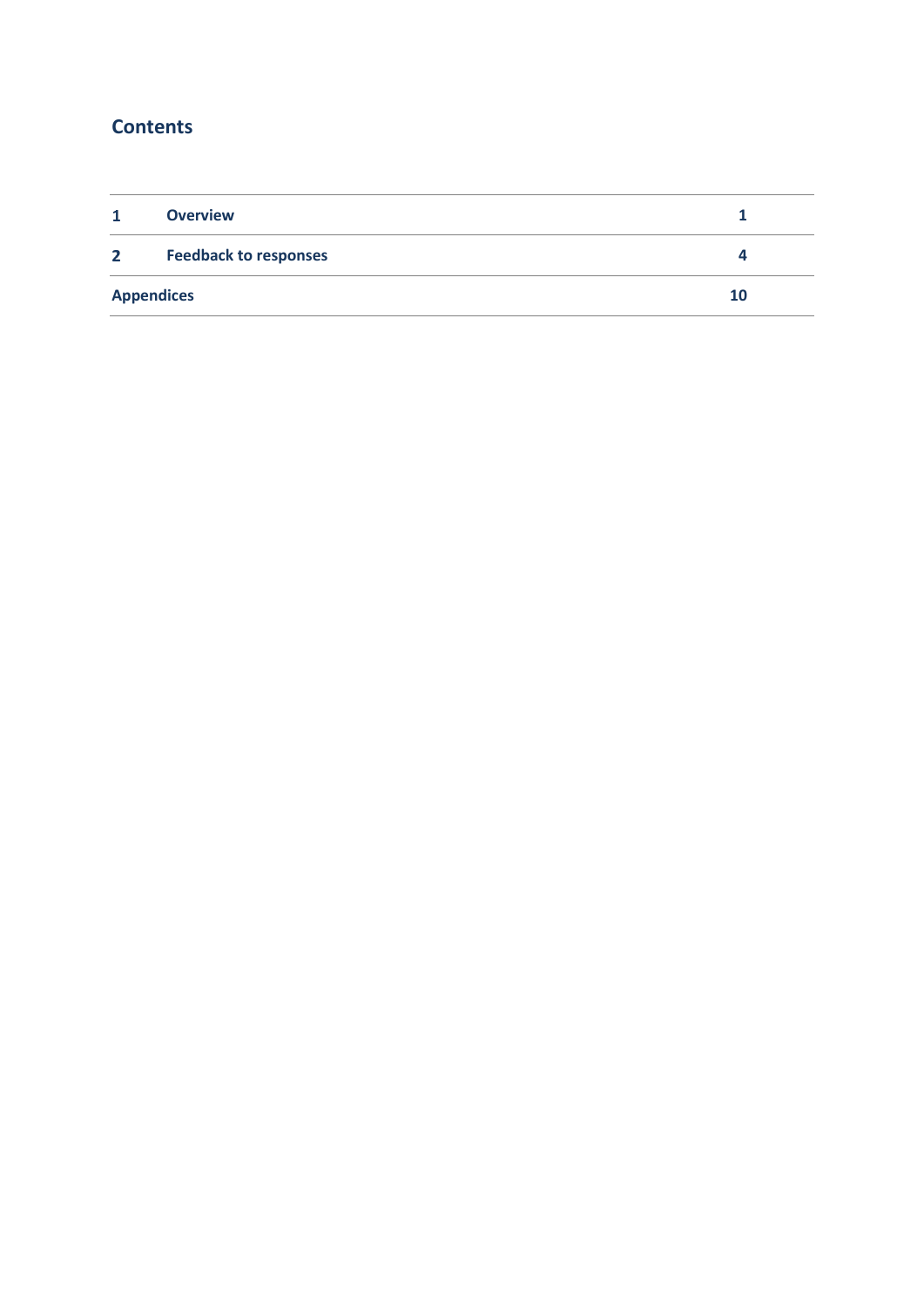#### <span id="page-3-0"></span> $\mathbf{1}$ **Overview**

1.1 This Prudential Regulation Authority (PRA) Policy Statement (PS) provides feedback to responses to Consultation Paper (CP) 11/21 'Review of Solvency II: Reporting (Phase 1)'.1 It also contains the PRA's final rule instrument, UK Technical Standards amendment instrument, Statement of Policy (SoP) and Supervisory Statements (SS), as set out below:

- amendments to the onshored version of the Commission Implementing Regulation (EU) 2015/2450 (PRA Standards Instrument) (Appendix 1);
- amendments to the Minimum Capital Requirement Part of the PRA Rulebook (PRA Rulebook Instrument) (Appendix 2);
- an updated SS11/15 'Solvency II: Regulatory Reporting and exemptions' (Appendix 3);  $2$
- an updated SS40/15 'Solvency II: reporting and public disclosure options provided to supervisory authorities' (Appendix 4);<sup>3</sup>
- an updated SS41/15 'Solvency II: applying EIOPA Set 2, System of Governance and ORSA Guidelines' (Appendix 5);4
- an updated SS44/15 'Solvency II: third-country insurance and pure reinsurance branches' (Appendix 6);5 and
- an updated Statement of Policy (SoP) 'Interpretation of EU Guidelines and Recommendations: Bank of England and PRA approach after the UK's withdrawal from the EU' (Appendix 7).6

1.2 This PS is relevant to all UK Solvency II firms, the Society of Lloyd's and its managing agents, insurance and reinsurance undertakings that have a UK branch (third-country branch undertakings), and firms within the PRA's Temporary Permissions Regime (TPR) for (re)insurers.

#### **Background**

1.3 In CP11/21, the PRA proposed to:

- remove the requirement to report a number of Solvency II Quantitative Reporting Templates (QRTs) for all insurance and reinsurance undertakings;
- reduce the reporting frequency of the minimum capital requirements (MCR) collected via S.28 templates from a quarterly to a semi-annual basis;
- amend a reporting proportionality threshold to further exempt reinsurance undertakings from reporting template S.16.01 on annuities stemming from non-life insurance obligations;
- expand the PRA's modification by consent to waive certain quarterly returns, to firms that the PRA designates as Category 3 under its Potential Impact Framework; and

October 2015: SS41/15 - [Solvency II: applying EIOPA Set 2, System of Governance and ORSA Guidelines.](https://www.bankofengland.co.uk/prudential-regulation/publication/2015/solvency2-applying-eiopa-set2-system-of-governance-and-orsa-guidelines-ss)

 $\mathbf{1}$ 1 July 2021:  $\frac{CP11/21 - Review of Solvency II: Reporting (Phase 1)}{2}$ 

<sup>&</sup>lt;sup>2</sup> July 2018: SS11/15 - <u>[Solvency II: Regulatory Reporting and exemptions.](https://www.bankofengland.co.uk/prudential-regulation/publication/2015/solvency2-regulatory-reporting-and-exemptions-ss)</u><br> $\frac{3}{2}$  July 2016: SS40/15 - Solvency II: reporting and public disclosure, entire

July 2016: SS40/15 - [Solvency II: reporting and public disclosure -](https://www.bankofengland.co.uk/prudential-regulation/publication/2015/solvency2-reporting-and-public-disclosure-options-provided-to-supervisory-authorities-ss) options provided to supervisory authorities.

November 2015: SS44/15 - [Solvency II: third-country insurance and pure reinsurance branches.](https://www.bankofengland.co.uk/prudential-regulation/publication/2015/solvency2-third-country-insurance-and-pure-reinsurance-branches-ss)

<sup>6</sup> December 2020: SoP - [Interpretation of EU Guidelines and Recommendations: Bank of England and PRA approach after the UK's](https://www.bankofengland.co.uk/paper/2019/interpretation-of-eu-guidelines-and-recommendations-boe-and-pra-approach-sop)  [withdrawal from the EU.](https://www.bankofengland.co.uk/paper/2019/interpretation-of-eu-guidelines-and-recommendations-boe-and-pra-approach-sop)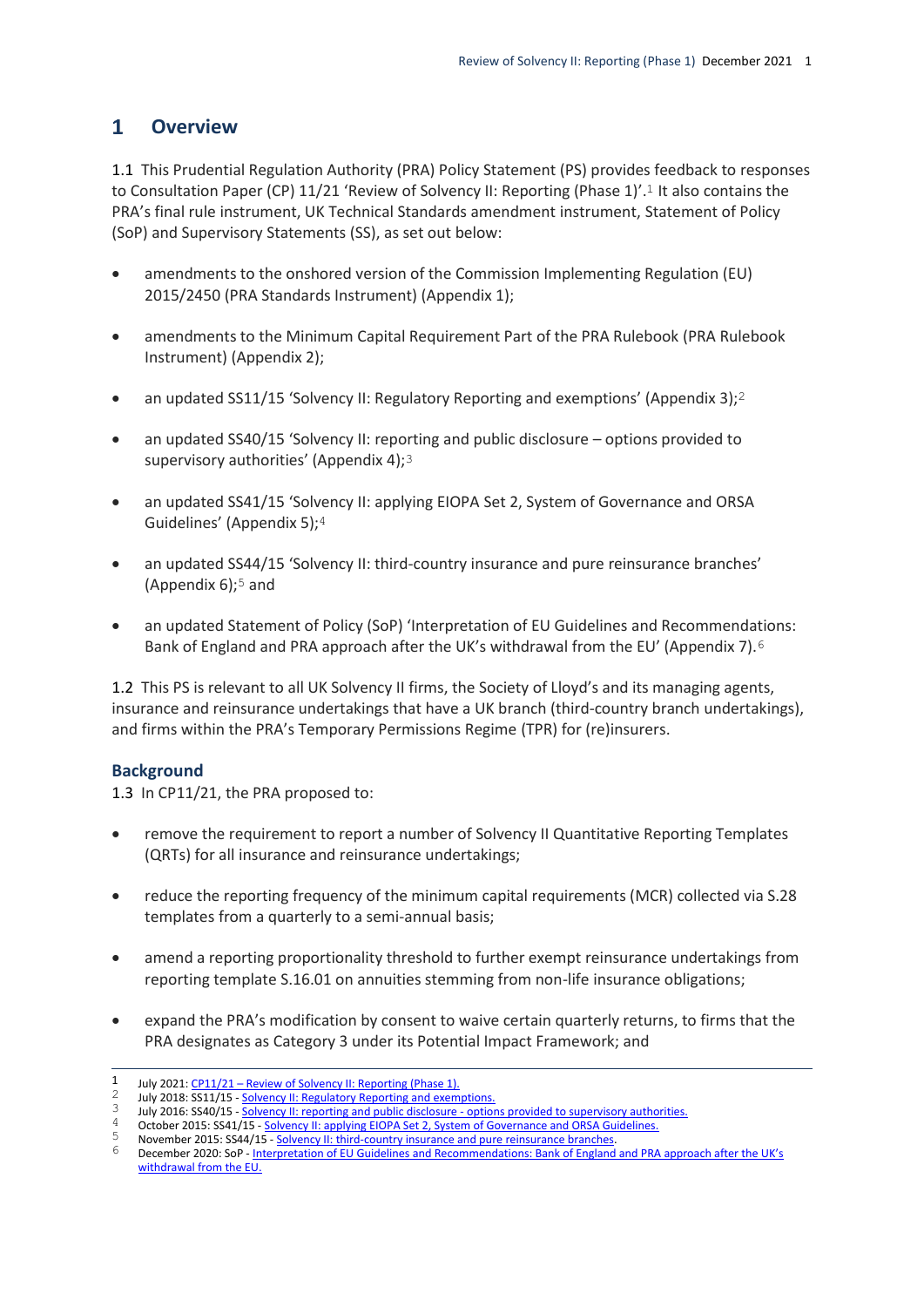- amend the PRA's SSs and SoP to:
	- o reflect the above proposed reporting changes;
	- o remove sections that are no longer required to be included in the supervisory statements; and
	- o clarify references to EU based provisions following the UK's withdrawal from the EU.

#### **Summary of responses**

1.4 The PRA received fourteen responses to the CP. Respondents welcomed the PRA's proposals to remove selected reporting requirements, and expand the application of modification by consent to waive quarterly reporting requirements. However, some respondents also asked for the implementation date be brought forward earlier than proposed in the CP, and suggested a further reduction to the reporting frequency proposed in respect to the MCR templates. A few respondents sought clarifications on the proposal relating to the reporting frequency of the MCR. Although out of the scope of the proposals in the CP, respondents suggested areas of reporting requirements that could be simplified, deleted, or the frequency be reduced to achieve an ambitious reform in the next phase of the review.

#### **Changes to draft policy**

1.5 Where the final rules differ from the draft in the CP in a way which is, in the opinion of the PRA, significant, the Financial Services and Markets Act 2000 (FSMA)<sup>7</sup> requires the PRA to publish:

- (a) details of the difference together with a cost benefit analysis; and
- (b) a statement setting out in the PRA's opinion whether or not the impact of the final rule on mutuals is significantly different to: the impact that the draft rule would have had on mutuals; or the impact that the final rule will have on other PRA-authorised firms.

1.6 The PRA has considered the responses to CP11/21 and has made some further changes in the light of suggestions made by respondents. The PRA has also identified other minor corrections that are appropriate to make to the policy that was proposed. As a result, the PRA has:

- brought forward by one quarter the implementation date of the Technical Standards instrument, and the PRA Rulebook instrument in relation to reporting requirements set out in this CP, to Friday 31 December 2021; and the effective date of the SSs and the SoP, to come into effect upon publication of the PS on Friday 17 December 2021;
- reduced the reporting frequency of templates S.28.01 and S.28.02 from semi-annually to annually for all firms and made consequential amendments to the Technical Standard instrument, SS11/15, and to SS44/15 to align the expectations with this change;
- amended Rule 4.1 of the Minimum Capital Requirement Part of the PRA Rulebook; and
- corrected minor formatting and typographical errors that the PRA has identified in SS11/15.

1.7 The PRA considers that these changes will further reduce reporting requirements, and enhance the clarity of the PRA's approach, without impacting adversely on its statutory objectives. The PRA

 $\overline{7}$ Section 138J(5) and 138K(4).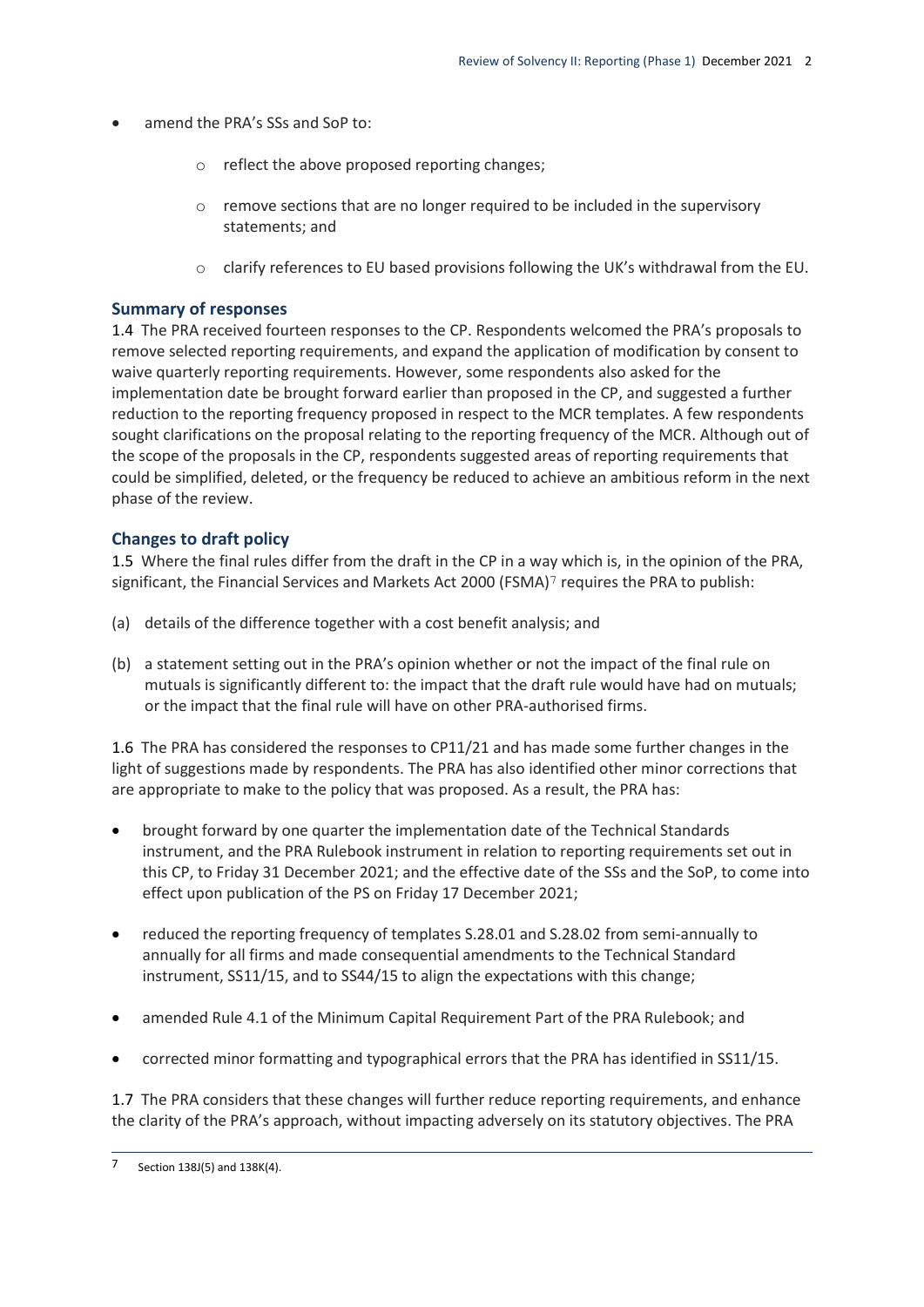does not consider that the impact of the changes will have a significantly different impact on mutuals.

#### **Implementation and next steps**

1.8 The policy in the SSs and the SoP as set out in the appendices will take effect upon publication of this PS, on Friday 17 December 2021. The modification by consent will also be made available for firms on the same date.

1.9 The PRA standards instrument and the PRA Rulebook instrument will be effective for quarterly and annual reporting reference dates falling on and after Friday 31 December 2021.

1.10 The policy in this PS has been designed in the context of the UK having left the European Union and the transition period having come to an end. Unless otherwise stated, any references to EU or EU derived legislation refer to the version of that legislation which forms part of retained EU law.8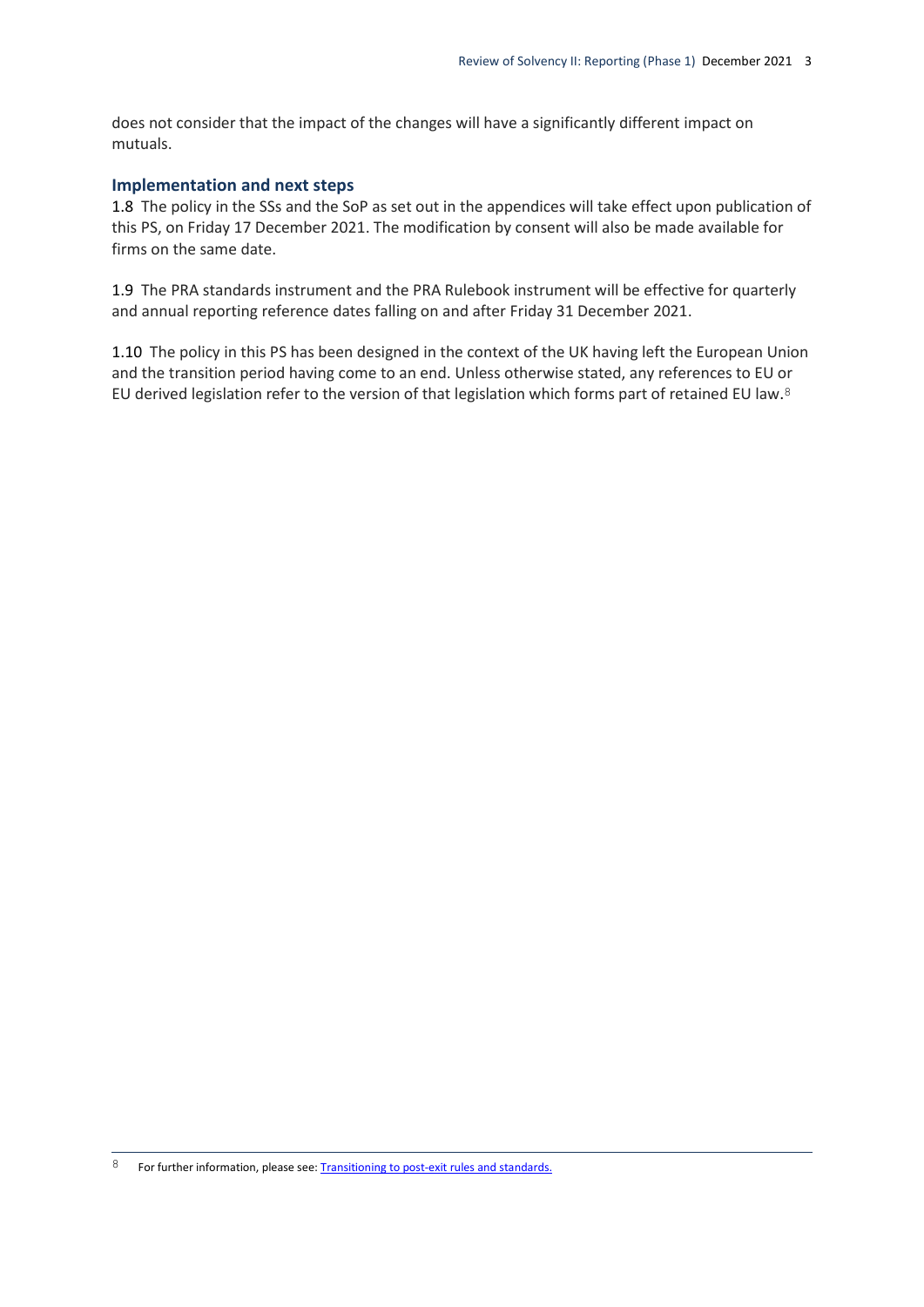#### <span id="page-6-0"></span> $2<sup>1</sup>$ **Feedback to responses**

2.1 Before making any proposed rules, the PRA is required by FSMA to have regard to any representations made to it, and to publish an account, in general terms, of those representations and its feedback to them.9

2.2 The PRA has considered the responses received to the CP. This chapter sets out the PRA's feedback to those responses, and its final decisions.

2.3 The sections below have been structured broadly along the same lines as the proposals in the CP, with some areas rearranged to better respond to related issues. The responses have been grouped as follows:

- Implementation;
- Proposed changes to the reporting requirements of Solvency II QRTs;
- Change in the MCR reporting frequency;
- Change to the reporting proportionality threshold for S.16.01;
- Extension to the quarterly reporting waivers; and
- Other responses.

#### **Implementation**

2.4 In CP11/21 the PRA proposed to implement the changes on Thursday 31 March 2022.

2.5 Nine respondents commented on the proposed implementation date. One respondent supported the proposed implementation date, and three noted that as the nature of the proposals is relatively simple, firms can readily implement these changes with minimal lead time. Eight of the respondents called upon the PRA to implement the reductions in reporting scope in time for yearend 2021, instead of Thursday 31 March 2022 as proposed in the CP. Five of the respondents commented that implementing for year-end 2021 would deliver the greatest benefit if applied to the deletion of the S.29 series (variation analysis information) and the financial stability reporting, as these templates are challenging to prepare and conflict with other year-end reporting processes. Two respondents asked to remove the reporting requirements, at the very least, of the S.29 series for year-end 2021. Alternatively to bringing forward the implementation date, one respondent suggested that the submissions of the templates proposed for deletion be made voluntary until the implementation date.

2.6 The PRA proposed the implementation date of Thursday 31 March 2022 in the CP, which took into account a lead time that may be required by firms to implement the final policies. After considering the responses, the PRA has decided to bring forward the implementation date to Friday 31 December 2021, based on respondents' feedback which demonstrated there may be material additional benefit for firms in not having to prepare the proposed annual templates, and that firms need minimal lead time to meet an earlier implementation date. The change in the implementation date will be reflected in the final policy material.

 $\circ$ 9 Sections 138J(3) and 138J(4) of FSMA.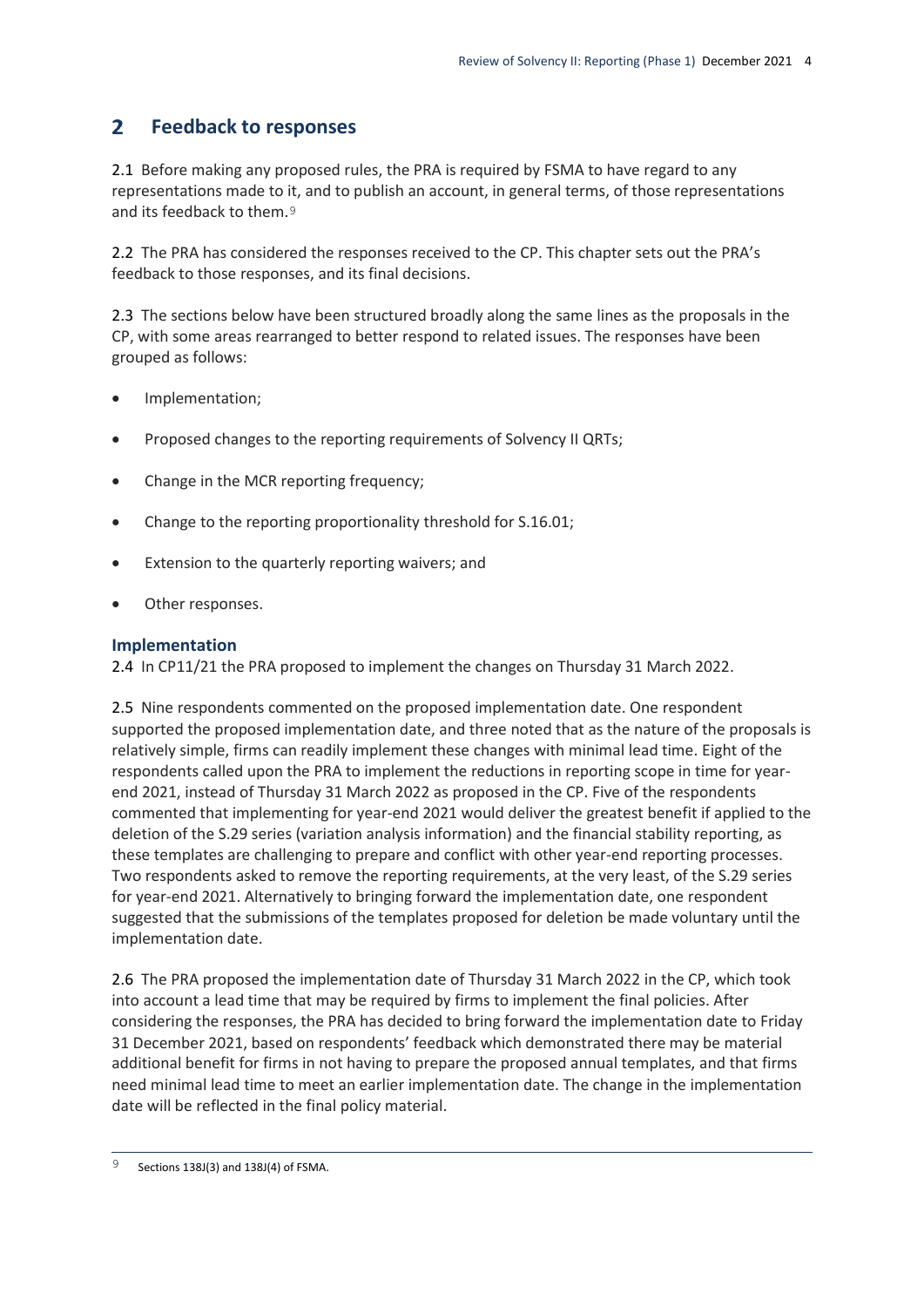2.7 The PRA can confirm that firms will not be required to report the quarterly or annual quantitative reporting templates proposed for deletion in the CP from reporting reference date Friday 31 December 2021 and onwards; and the modification by consent to limit the quarterly reporting requirements as set out in SS11/15 will apply to reporting reference date Friday 31 December 2021 and onwards.

#### **Proposed changes to the reporting requirements of Solvency II QRTs**

2.8 The PRA proposed to remove the requirement to report a number of Solvency II QRTs by amending the onshored Commission Implementing Regulation (EU) 2015/2450.

2.9 Three respondents recommended that the PRA additionally deletes the S.04.01 template (underwriting activities by country) on the basis that it contains some data fields pertaining to the use of passporting services within the European Union.

2.10 The PRA has set out in SS2/19 that firms are no longer required to complete passportingrelated cells within this template.10 The PRA decided not to consult on removing this obsolete subtable to minimise the operational impact on firms in this initial round of reporting reforms, and will consider making refinements to the S.04.01 template in the next stage of the Solvency II reporting review. Therefore, the PRA has decided not to make further amendments to the templates proposed for deletion as set out in the CP.

#### **Change in the MCR reporting frequency**

 $\overline{a}$ 

2.11 The PRA proposed to reduce the reporting frequency of templates S.28.01 and S.28.02 from a quarterly to a semi-annual basis, by eliminating first and third quarter submissions of these templates. Seven respondents welcomed the proposed change to the reporting frequency of these templates, with one respondent noting the particular benefit arising to firms that already hold a waiver of other quarterly reporting who would be exempt from quarterly reporting at Q1 and Q3.

2.12 However, five respondents whilst still welcoming the proposal, questioned the overall benefit of semi-annual submission of the MCR calculation, if firms are required to still calculate this metric on a quarterly basis. Three respondents called for the further reduction of the reporting frequency of S.28.01 and S.28.02 to an annual basis. One of the respondents cited the limited variability of the MCR result (which is restrained within a 25-45% corridor of the solvency capital requirement for some firms) in support of annual reporting of S.28.01 and S.28.02. The same respondent asked whether the MCR reported in templates other than the S.28 series at the first and third quarters should be based on a new calculation, or a repeat of the result for the prior quarter. Another respondent highlighted the potential operational complexity associated with the creation of a new semi-annual reporting frequency as proposed in the CP.

2.13 Whilst firms may still need to report the MCR result (as opposed to reporting the detailed calculation) in other templates and calculate the MCR for internal monitoring purposes, the PRA considers that the reduction in the reporting frequency at which the detailed MCR calculation is submitted in S.28.01 and S.28.02 will benefit firms. Having considered the feedback on reporting frequency, the PRA has decided to reduce further the reporting frequency of templates S.28.01 and S.28.02 to an annual basis. The PRA has updated the final policy material to reflect this change. The PRA has further amended PRA rule 4.1 under the Minimum Capital Requirement Chapter, to provide additional clarity on the MCR calculation and reporting requirements.

<sup>10</sup> December 2020: SS2/19 – PRA approach to interpreting reporting and disclosure requirements and regulatory transactions forms [after the UK's withdrawal from the EU.](https://www.bankofengland.co.uk/prudential-regulation/publication/2019/pra-approach-to-interpreting-reporting-and-disclosure-reqs-and-reg-trans-forms-ss)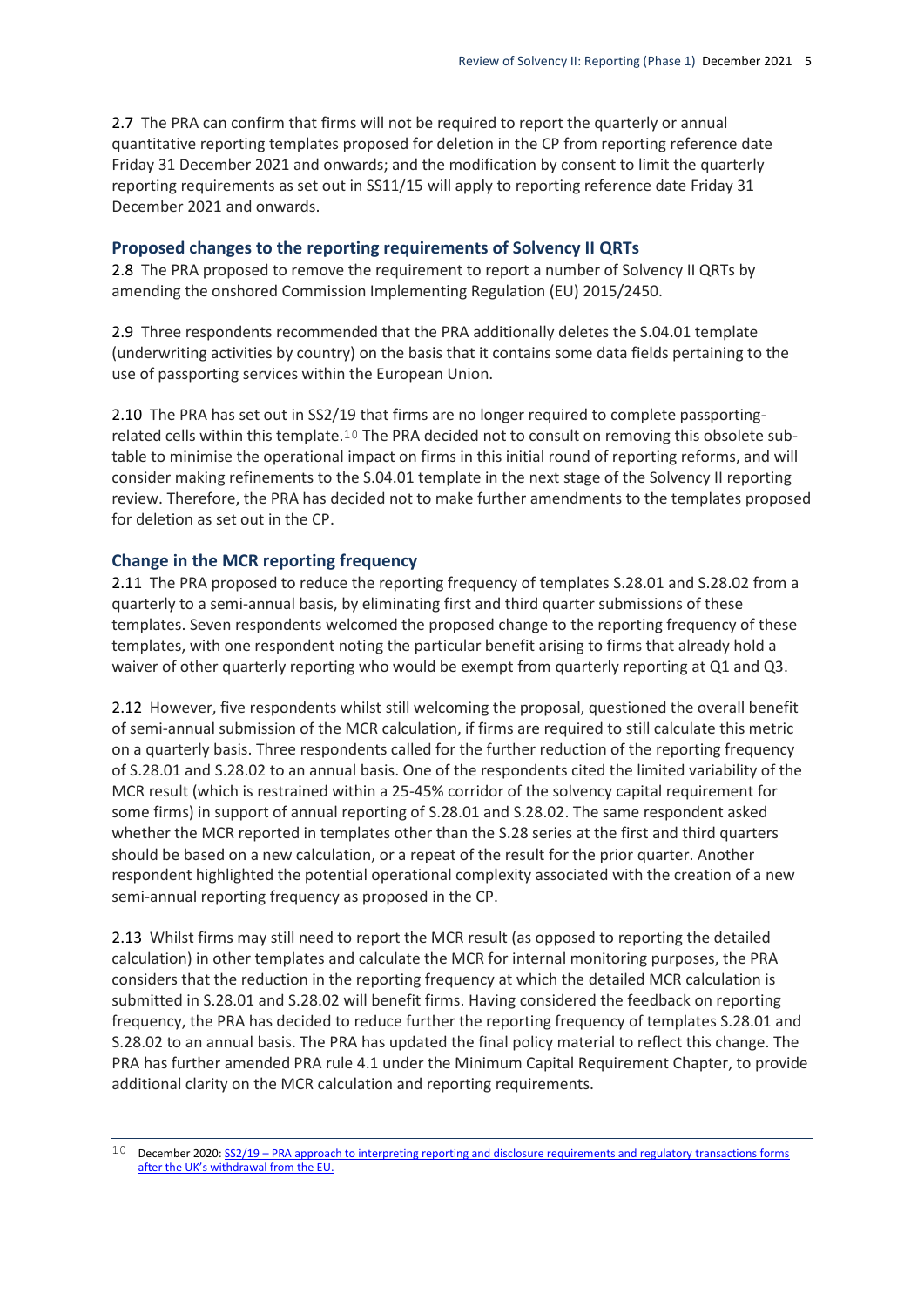2.14 As a result of the reduction of the reporting frequency, the PRA has eliminated all quarterly reporting requirements for pure reinsurance branches, and further removed the reporting requirements at Q1, Q3, and Q4 for firms eligible for a quarterly reporting waiver. Overall, the changes will significantly reduce the frequency of reporting from the baseline Solvency II package for more than half of PRA-regulated insurers. The PRA considers this approach to further improve proportionality of the reporting framework, and provides clarity in particular to firms that will be exiting the TPR in advance of their first quarterly reporting cycle, for quarterly reporting reference date on Thursday 30 June 2022.

2.15 One respondent sought clarification on the quarters proposed for removal, highlighting divergent texts in the draft amendments made to SS44/15 in Appendix 6 of the CP.

2.16 The PRA will reflect the annual reporting frequency of S.28.01 and S.28.02 in the policy material as set out in paragraph 1.6. The PRA will also remove the reporting of templates S.01.01.08 (Content of the submission) and S.01.02.07 (Basic information) as listed under Table 1, in SS44/15 (Appendix 6) from the quarters where firms are not expected to report any other templates. This is a consequential amendment as a result of the further change in the reporting frequency of S.28.01.01 and S.28.02.01 from semi-annually to annually.

#### **Change to the reporting proportionality threshold for S.16.01**

2.17 The PRA proposed to exempt pure reinsurance businesses from reporting the template S.16.01 (annuities stemming from non-life insurance obligations).

2.18 Four respondents commented on the proposed amendment, and one respondent noted this proposal would have no impact on them. While three of these respondents agreed with making the application of this template more proportionate, they noted that in practice the proposal may have little benefit as pure reinsurers generally have limited exposure to annuity-type business. The other respondent called for an extension of the proposal so that firms, other than pure reinsurers, with small amounts of non-life annuity exposure may also be exempted from reporting S.16.01.

2.19 The PRA recognises the complexity of annuity-type business, and the determination of an appropriate threshold needs to account for the presence and future emergence of such obligations, and not solely be based on a measure of materiality. Given that careful considerations are required to evaluate such a threshold, and the likely operational impact to firms in its application, the PRA has decided to not amend the application of the proposed proportionality threshold that will exempt the reporting for accepted reinsurance business at this stage. Further consideration of a potential threshold applicable to firms that do not accept reinsurance will be undertaken in the next phase of the review.

#### **Extension to the quarterly reporting waiver**

2.20 The PRA proposed to extend the eligibility of the modification by consent to PRA designated Category 3 firms.

2.21 Eight respondents commented on the proposal. Four respondents welcomed the proposal. One of the respondents asked whether the exemption to quarterly reporting requirements could be granted on a permanent basis rather than by rolling modification, thereby removing the risk of an extension to the exemption being withdrawn. Another respondent noted this proposal would have little impact on them.

2.22 The modification by consent is available where the PRA considers that the criteria in s138A FSMA are met. As set out in SS11/15 (including the amendments described in this PS), the PRA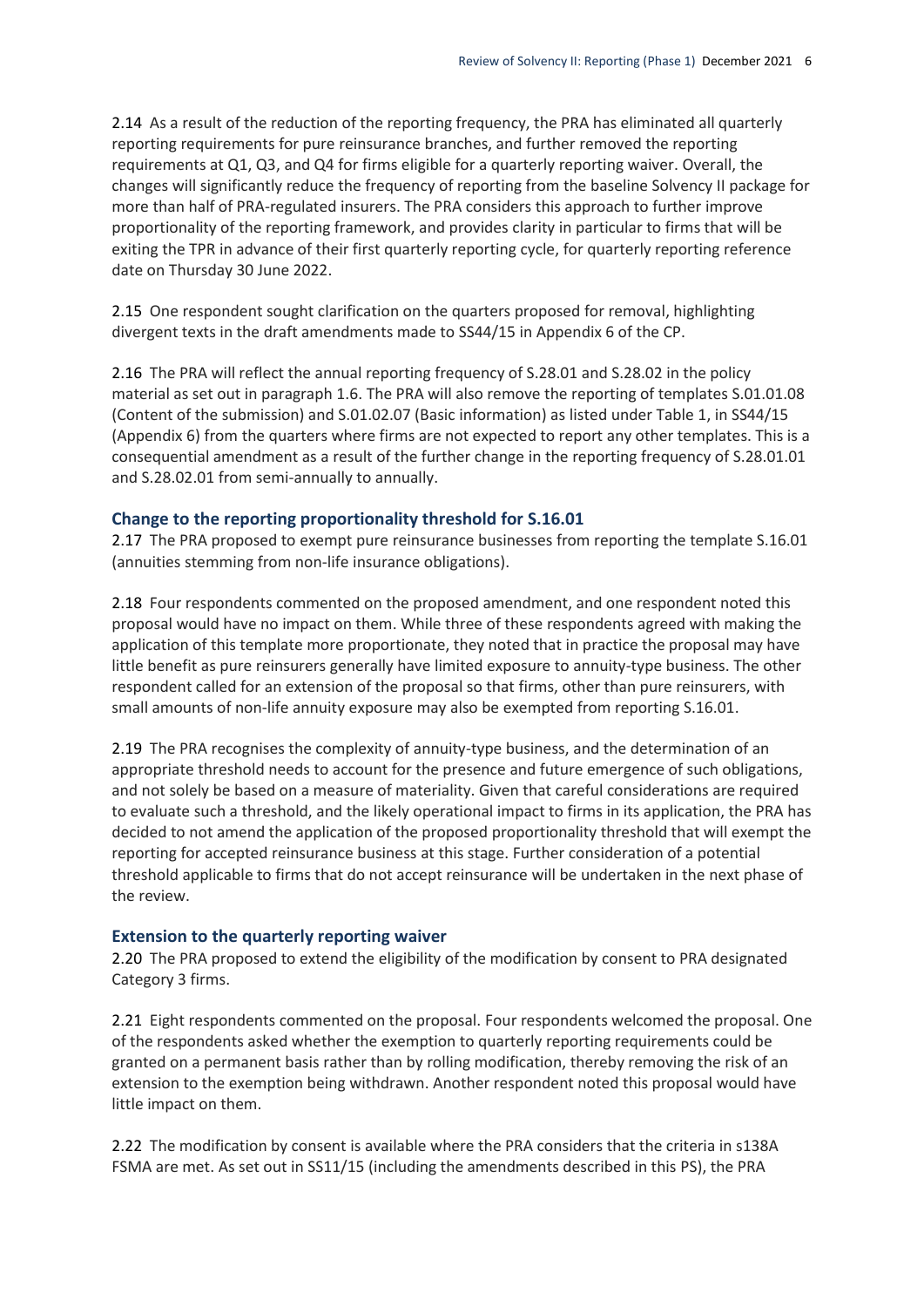considers that firms designated as Category 3, 4, or 5 are eligible for the modification by consent. Therefore the PRA-designated category rating of a firm is relevant to the appropriateness of the modification by consent, and this may change from time to time. Where changes within a firm could have an impact on its category rating, a supervisory review may be necessary to determine the firm's eligibility for being continually granted the existing modification by consent. The PRA may consider reporting waiver applications from firms designated Category 1 and 2 on an exceptional basis.

2.23 Two respondents sought clarity on the application of the waiver eligibility to third country branches in the relevant PRA categories, and asked for the PRA to make this explicit in the relevant policy material.

2.24 The PRA sets out in SS11/15 that the eligibility for the exemption from quarterly reporting is based on the PRA-designated categories of a firms. Specifically, the PRA considers that firms designated as Category 3, 4, or 5 by the PRA, whether solo or part of a group, meet the requirements of exemption from quarterly reporting. The PRA considers that third country branches are within the scope of SS11/15, and has in practice granted quarterly reporting waivers to many of these insurer types. Nevertheless, the PRA will update SS44/15 to clarify the applicability of the quarterly reporting waiver to third country branches.

2.25 The same respondent commented that if the treatment of reinsurance would be known before the end of the transitional relief set out in the TPR, reinsurance branches would be spared the need to apply for any relevant waiver or modifications.

2.26 The PRA's decision to bring forward the implementation date to Friday 31 December 2021 is expected to provide clarity to firms of their reporting requirements in advance of the end of the transitional relief. In addition, the PRA has eliminated all quarterly reporting requirements for pure reinsurance branches, thereby removing the need for these entities to apply for a quarterly reporting waiver.

2.27 One respondent welcomed the proposal in principle, but noted that entities operating in the London market fall outside of the scope of waiver, and asked the PRA to include specific work in the next phase of the review to avoid disparities emerging between entities with different operating models.

2.28 The PRA considers it important that reporting requirements are reflective of the differing types and sizes of insurance and reinsurance undertakings within the UK, and will consider further opportunities for improving the proportionality of reporting requirements in the next phase.

2.29 The PRA can confirm that the change in the reporting frequency of the S.28 templates to annually is applicable to all firms. Firms that have been granted a quarterly reporting waiver are also exempted from the requirement to submit the S.01.02.01 (Basic information) and S.01.01.02 (Content of the submission) templates at Q1, Q3, and Q4 of the firm's financial year.

#### Other responses

2.30 Twelve respondents provided comments to matters that are outside of the scope of the CP, which were concerned with the broader scope of future reporting reforms being considered by the PRA, future taxonomy releases, the formal industry engagement in the next phase of the PRA's review, and the finalisation of policy of the current phase.

#### *Scope of the next stage of review*

2.31 Twelve respondents put forward additional specific suggestions covering: review of the regular supervisory report, the Solvency and Financial Condition Report; recommendations made by the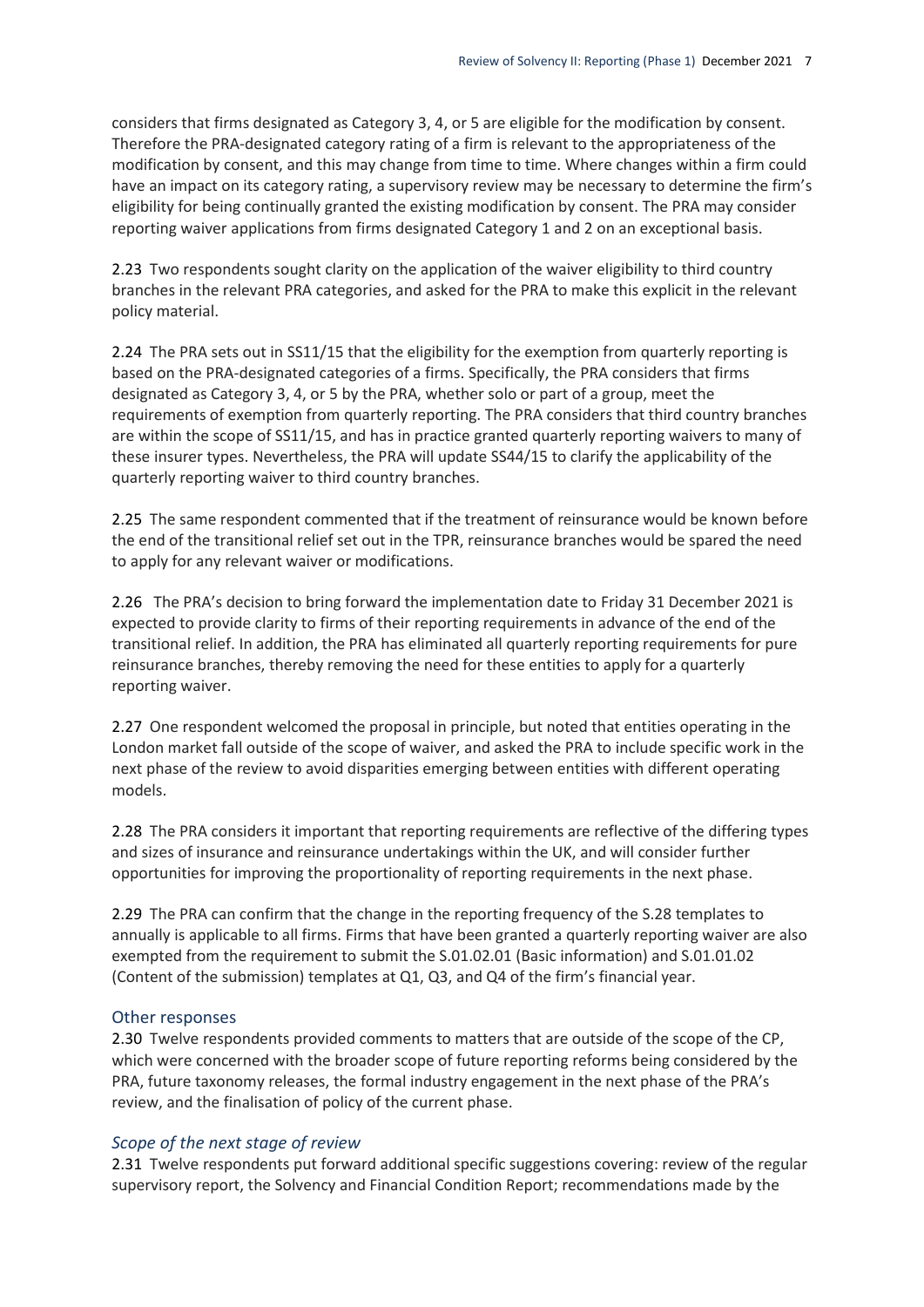European Insurance and Occupational Pensions Authority; further simplification of a number of QRTs; the frequency of reporting; branch reporting requirements and the quarterly and annual reporting deadlines. Although out of scope of the CP, the PRA will consider this feedback in the next phase of the review.

#### *Evaluation approach*

2.32 Four respondents commented on the general principles that should be considered by the PRA in reporting. One respondent emphasized that as a principle, the PRA should recognise the significance of one-off implementation costs associated with even minor changes to a single template. Another respondent called for a detailed template-by-template cost benefit analysis for all reporting templates, and of all future changes. Two respondents noted that the purpose of some of the information requested is unclear, and called for regulators to be transparent as to what data is being used. One of the respondents recommended consideration of distinctions between reporting requirements for the life and non-life sectors.

2.33 The PRA considers it paramount that all policy proposals are supported by a cost benefit analysis in meeting its statutory obligations, and recognises the costs of changes in the short term need to be balanced against the benefits. The PRA anticipates there are additional areas of the existing reporting package which could be improved, as evidenced in the feedback provided by respondents in paragraph 2.31. The PRA will consider these comments in the next phase of the review.

#### *Taxonomy*

2.34 Two respondents commented on the PRA's proposal to implement taxonomy version 2.6. One respondent noted that while this is not expected to cause any significant issues, it would help if such decisions were provided in a more timely way to allow firms time to prepare, and for the PRA to set out the reasons more clearly. The same respondent urged the PRA to provide a detailed taxonomy route map as part of the next phase of the review, and to set out the approach it will take to periodic changes going forward. The other respondent asked for taxonomy releases to take place no more frequently than once every five years after the completion of the review, noting the time and cost associated with each implementation.

2.35 Taxonomy version 2.6 includes corrections and minor amendments made to address known deficiencies in the previous taxonomy release, and the PRA does not expect this version to impact the reporting contents. As the review of the Solvency II framework is currently underway, any future updates to the reporting taxonomy will follow any future changes to the PRA reporting requirements, which are subject to the the PRA's normal consultation process as required by FSMA. The PRA will consider implementation lead times, including the taxonomy, with a view to giving firms enough time to plan for and implement any additional proposals for the next phase of the review. The PRA cannot comment on the likely frequency of future taxonomy releases at this stage.

#### *Joint PRA-industry engagement*

2.36 Two respondents expressed interest in the opportunity to participate in the joint regulatorindustry engagement as part of the next phase of the review of reporting and disclosure requirements. The PRA welcomes all industry participants and has commenced formal engagement with interested parties.

#### *Finalisation of policy*

2.37 Two respondents stated the need for the policy to be finalised in a timely manner, particularly if the implementation date is to be brought forward from initial proposals, and that the first quarterly reporting date for firms in the TPR is due soon.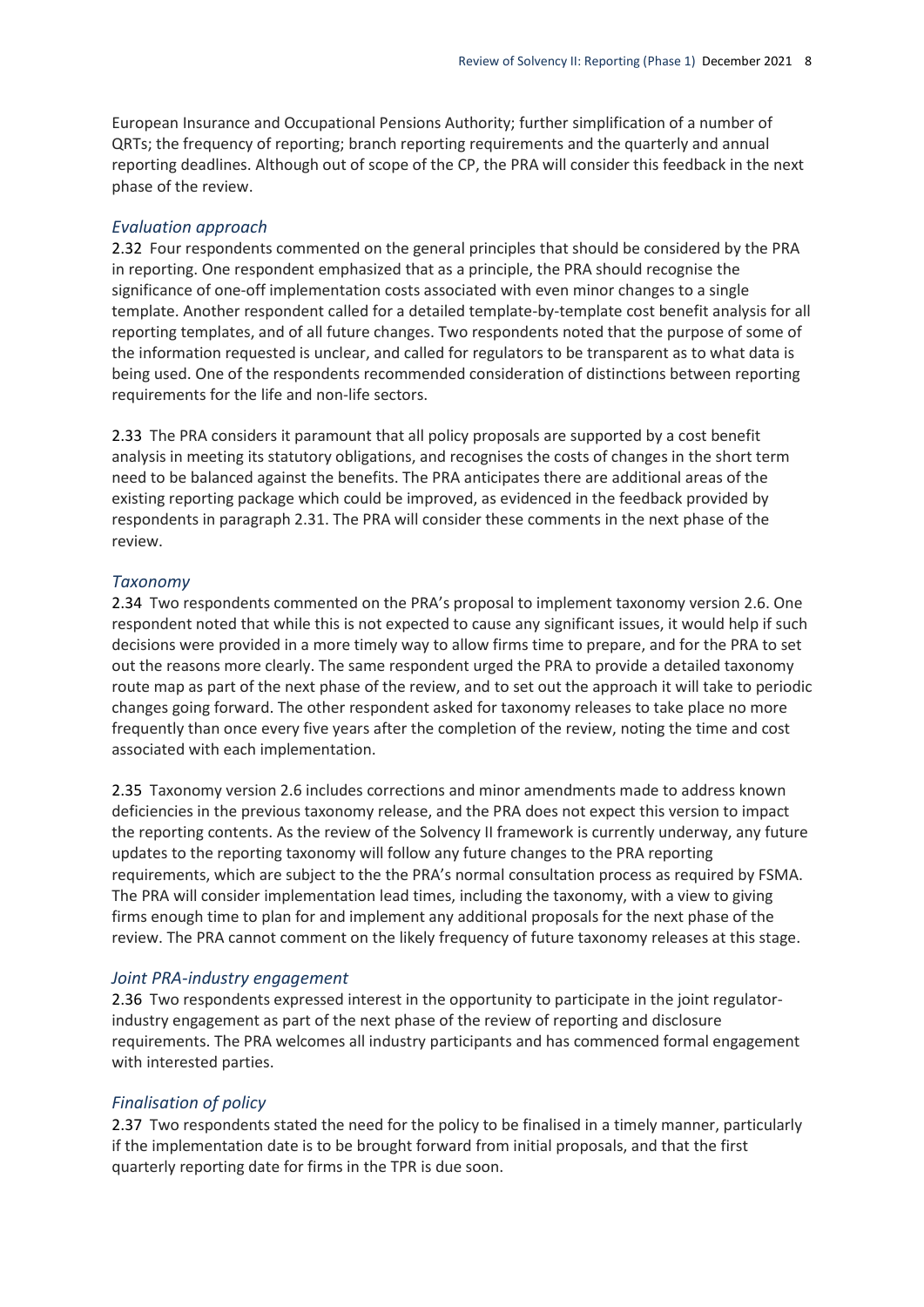2.38 The PRA has responded to consultation feedback by introducing additional changes in the final PS that are expected to further reduce firms' reporting burden and provide additional clarity. The PRA's existing modification by consent is a streamlined process intended to reduce the administrative burden on firms for those that are eligible to apply in time for the next quarterly submission date. There remains more than three months' lead time upon publication of the PS until the annual QRTs submission date. The PRA considers the timing of the final PS to have allowed for the necessary preparations firms may require to meet the implementation date.